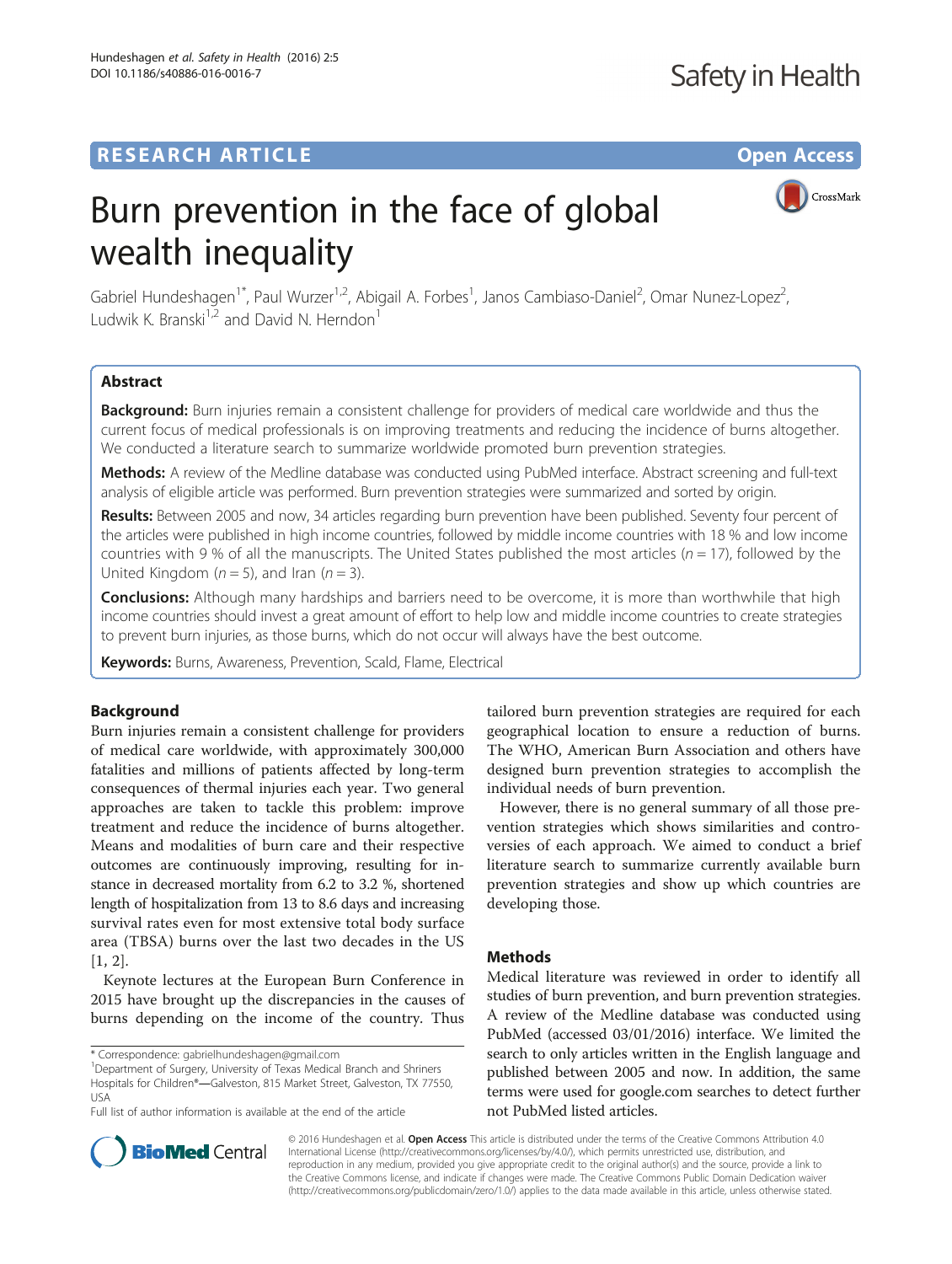<span id="page-1-0"></span>On the PubMed interface, we used the following search terms: ("prevention"[Title] OR "awareness"[Title] AND ("burns"[MeSH Terms] OR "burns"[MeSH Terms] OR "burn"[MeSH Terms] OR "thermal trauma"[MeSH Terms]).

Abstract screening and when appropriate full-text analysis of eligible article was performed and all burn prevention strategies were summarized in Table 1. Special focus on geographical differences based on the income [[3\]](#page-4-0) of the several countries were summarized.

## Results

From 854 identified articles in PubMed, 34 were eligible for full-text analysis (Fig. [1\)](#page-2-0). Most burn prevention

Table 1 Summary of recently published burn prevention strategies

| Author              | Year | Origin     | Prevention strategies                                                                                                                             |
|---------------------|------|------------|---------------------------------------------------------------------------------------------------------------------------------------------------|
| D' Cruz et al.      | 2015 | Australia  | Use of child-resistant packaging and improved parental practices                                                                                  |
| Marcucci et al.     | 2010 | Canada     | Burn prevention programs for electricians, Safer multimeters with fused leads                                                                     |
| Wong et al.         | 2007 | China      | Interactive graphical illustrations on burn prevention to educate elderly, their family and caregivers                                            |
| Unglaub et al.      | 2005 | Germany    | Water temperature regulation                                                                                                                      |
| Sarma               | 2011 | India      | Community seminars and school programs on burn prevention                                                                                         |
| Ahmadi et al.       | 2007 | Iran       | Community-based prevention programs, Use of videos of victim stories                                                                              |
| Mohseni et al.      | 2011 | Iran       | Television Broadcast of special preventive programs                                                                                               |
| Rasouli et al.      | 2015 | Iran       | Nationwide chemical burn safety education                                                                                                         |
| Peleg et al.        | 2005 | Israel     | Establish centralized prevention school programs                                                                                                  |
| Atiyeh et al.       | 2009 | Lebanon    | Establish Fire and burn safety education in schools, community awareness programs,<br>legislation and prevention codes                            |
| Olaitab and Olaitan | 2005 | Niger      | Fire and cooking safety, no loose clothing                                                                                                        |
| Sadeghi et al.      | 2011 | Sweden     | Use of safer consumer appliances, Public health education                                                                                         |
| Grivna et al.       | 2014 | UAE        | Safety education to caregivers, close supervision of young children, occupational safety education                                                |
| Bayne               | 2008 | UK         | Avoid alcoholic skin prep and use occluding drape to prevent fluid spread when using tourniquet                                                   |
| Hodgins et al.      | 2011 | UK         | Establish burn prevention programs in low and middle income communities                                                                           |
| Kendrick et al.     | 2012 | UK         | Use of home safety equipment, Healthcare provider educating patients on burn safety                                                               |
| Durand et al.       | 2012 | UK         | Water temperature regulation                                                                                                                      |
| Oomman et al.       | 2013 | UK         | Public awareness and online learning tools via internet videos                                                                                    |
| Alden et al.        | 2005 | <b>USA</b> | Burn-injury prevention program for patients and caregiver                                                                                         |
| Klein et al.        | 2005 | <b>USA</b> | Public education and public service announcements                                                                                                 |
| Cagle et al.        | 2006 | <b>USA</b> | Focused prevention programs to include parent workshops and home visits for environment changes                                                   |
| Alden et al.        | 2006 | <b>USA</b> | Installation and use of safety devices, Educational guidelines for consumers<br>of household items                                                |
| Forjuoh SN          | 2006 | <b>USA</b> | Environmental modifications, parental education, and Kitchen product redesign and safety                                                          |
| O'Brien et al.      | 2008 | <b>USA</b> | Educate on potential household hazards and cooking safety, Use of child proof devices,<br>Burn prevention programs in schools                     |
| Palmieri et al.     | 2008 | <b>USA</b> | Change soup packaging, Educate families with multiple children                                                                                    |
| Peck et al.         | 2009 | <b>USA</b> | Prevention education, training to health personnel, engineering changes, enforcement<br>of legislative protection and environmental modifications |
| Leahy et al.        | 2012 | <b>USA</b> | Community based, culturally sensitive programs for senior citizens.                                                                               |
| Lloyd et al.        | 2012 | <b>USA</b> | Educate patients and families on burn prevention during well-child visits                                                                         |
| Rieman et al.       | 2012 | <b>USA</b> | Burn prevention education in schools                                                                                                              |
| Heard et al.        | 2013 | <b>USA</b> | Establish customized and integrated educational school programs                                                                                   |
| Heard et al.        | 2013 | <b>USA</b> | Distribute burn prevention coloring books to schools                                                                                              |
| Lehna et al.        | 2014 | <b>USA</b> | Educate and train health care providers on burn prevention knowledge                                                                              |
| Natarajan M         | 2014 | <b>USA</b> | Establish burn education campaign for young women and girls, Safer stove fuel option                                                              |
| Gamelli et al.      | 2015 | <b>USA</b> | Educate caregivers in healthcare settings and establish training programs for daycare workers                                                     |

UAE United Arab Emirates, UK United Kingdom, USA United States of America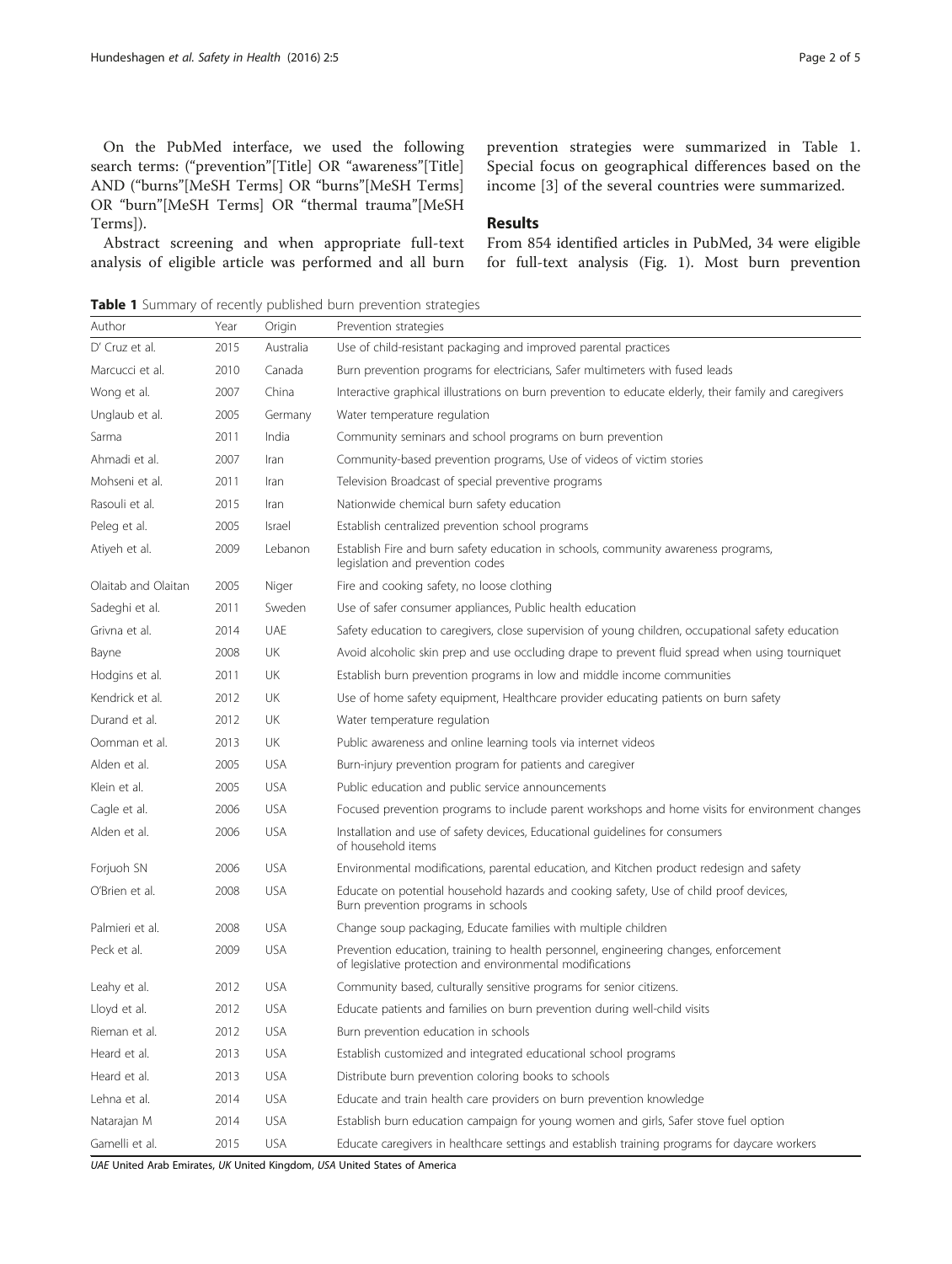<span id="page-2-0"></span>

strategies were published in the United States of America and Canada (50 %), followed by the European Union (21 %) and the Middle East (18 %, Fig. 2). Asia was the origin of 6 % of the manuscripts, and 3 % came from Africa as well as Australia. 74 % of the articles were published in high income countries. Whereas middle income countries published 18 % and low income countries 9 % of all the manuscripts. The United States was the country with the most articles published  $(n = 17)$ , followed by the United Kingdom ( $n = 5$ ), and Iran ( $n = 3$ , Table [1](#page-1-0)).

## Discussion

Our study showed that most of the burn prevention strategies were published in high income countries, which did not necessarily mean that they described burn prevention of those countries. A handful of those studies described prevention strategies for Africa and the Middle East. No prevention strategies were published in South America as well as Russia, which both can be graded as middle income countries [[3\]](#page-4-0). Interestingly, all of the published strategies can be found in the strategies developed

by the WHO (Table [2](#page-3-0)). Thus we assume that a general approach to prevent burns in LMIC must be provided high income countries, which have already established low incidences of burns and thus can provide knowledge to LMIC.

Prevention efforts have been accompanying these positive developments for decades: by means of education, changes in engineering, adapting and enforcing protective legislature and environmental modifications, the overall incidence of burn injury could be lowered substantially in the US. Limiting water heater temperatures and installment of smoke detectors are two widespread examples of primary prevention [[4](#page-4-0)]. Furthermore governmental and non-governmental agencies are enhancing secondary prevention through educating the public on how to respond to thermal injury ideally when it does occur. Leaflets, social media PSAs and safety instructions at the workplace are only few examples of undertaken measures [\[5\]](#page-4-0).

For example this year in February, Shriners Hospitals for Children are launching a year-long campaign entitled "Burn Awareness" [[6\]](#page-4-0). In an educational video for children and adults, two comic characters, Boots and Brewster, are leading children through several rooms in a household to point out dangers and to teach how to avoid them. The video can be downloaded for free. In addition, activity books, which are provided in several languages, focusing on burn prevention and awareness can also be ordered via the Shriners Hospitals for Children homepage.

As encouraging as these accomplishments are, one must be mindful that they have only been achieved for developed high-income countries (HIC) such as the US and most countries of Europe. However, 95 % of annual burn injuries occur in countries of low and middle income (LMIC), where mortality rates are up to 10 times higher than in their high income counterparts [\[7](#page-4-0)]. In a joint effort to improve this situation, the World Health Organization (WHO) and the International Society for Burn Injuries (ISBI) launched "A WHO plan for burn

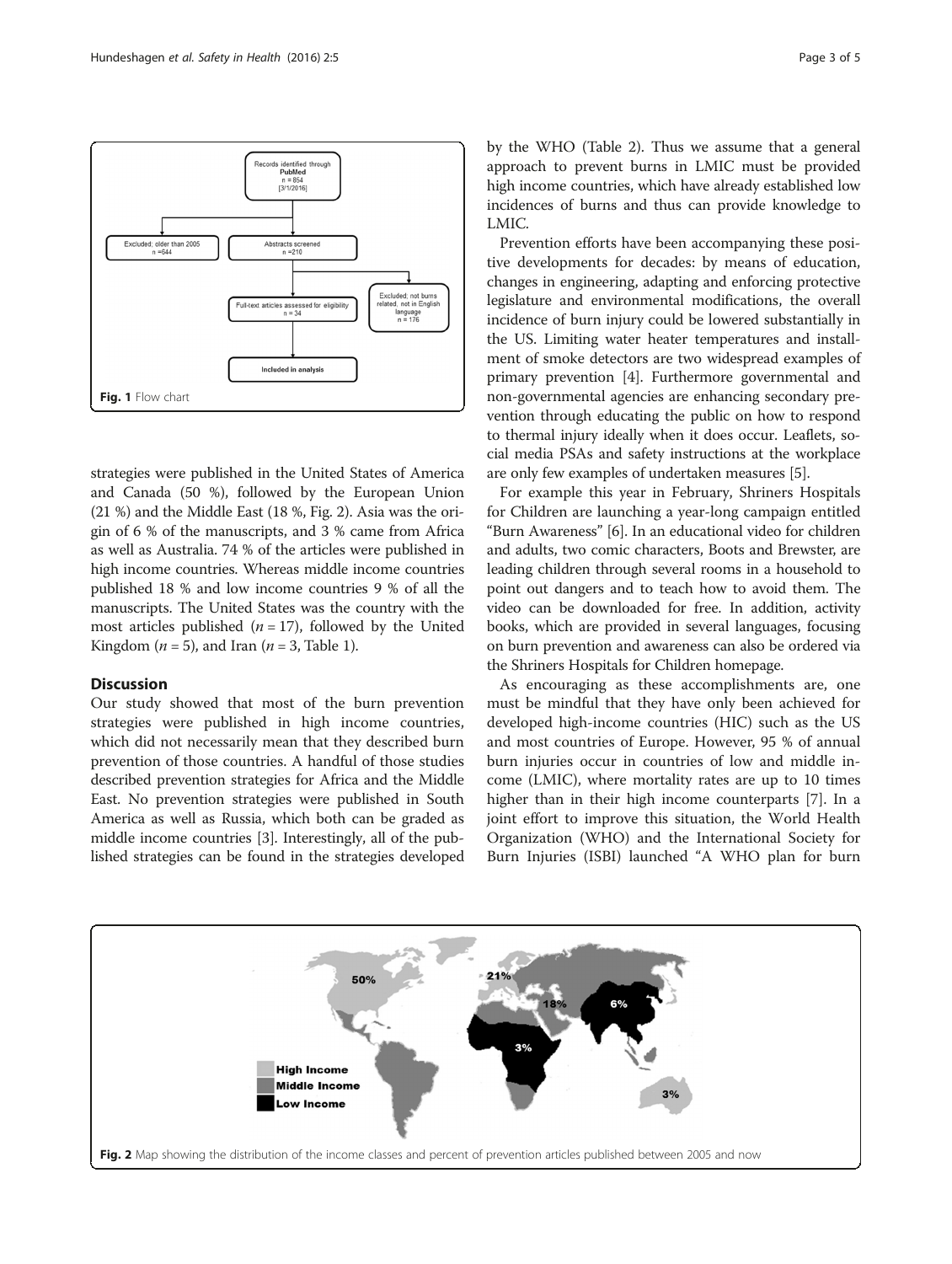| Prevention                                    | Background                                                                                                   | Solution                                                                                                                                         |
|-----------------------------------------------|--------------------------------------------------------------------------------------------------------------|--------------------------------------------------------------------------------------------------------------------------------------------------|
| Fire detection systems and sprinkler          | House fires are still a major cause of burns<br>and inhalation injuries.                                     | Fire detection devices (based on smoke detection)<br>and sprinklers should be mandatory for all new buildings.                                   |
| Temperature regulation on<br>hot water heater | In children, scald burns are more common<br>than flame burns.                                                | To lower the set temperature of water heaters to roughly<br>50 °C (~120 °F).                                                                     |
| Nonflammable fabrics                          | Clothes can easily catch fire, especially from<br>contact with open fire (cigarettes, candles)<br>or stoves. | The use of nonflammable sleepwear especially for<br>children and toddlers.                                                                       |
| Electrical safety                             | Electrical burns are the most sever type of<br>burns and usually result in severe sequelae.                  | To ensure that electricity is used and delivered safely.<br>Techniques for safety such as adequate insulation<br>are necessary.                  |
| Fire-Safe-Cigarettes                          | Fire from tobacco products are also a leading<br>cause for burn injuries worldwide.                          | Ideally, stop the use of tobacco and smoking would<br>be the best prevention. However, stopping indoor<br>smoking is a step forward.             |
| Safer fireworks                               | Burns from fireworks are a problem of both,<br>high- and middle-income countries.                            | The purchase and use of fireworks needs to be<br>more strictly regulated.                                                                        |
| Safer stoves and lamps                        | Even nowadays, many households in middle-<br>and low-income countries use open fires<br>for daily cooking.   | The goal is to create a safer methods for daily cooking<br>in those countries. New type of stoves and lamps are<br>part of ongoing developments. |
| Combating acid-throwing                       | The throwing of acids on faces leading in<br>severe damage and disfigurement has become<br>very popular.     | Prevent the disposal of acids as well as the prevention<br>of violence are the main goals to prevent those<br>chemical burns.                    |

<span id="page-3-0"></span>Table 2 Burn preventions strategies adapted from the WHO [[10](#page-4-0)]

prevention and care" in 2008, a 10-year prospective program designed to reduce thermal injury risks and standardize fundamental principles of burn treatment in LMIC [\[7](#page-4-0)].

Key goals of the program are to raise awareness for burn related problems, influence policies, regulations, legislation and their enforcement and to develop prevention programs and national burn strategies. The potential of preventive measures cannot be overrated in terms of cost-effectiveness, as there has been convincing data from the US which demonstrated manifold savings in health expenditure for every dollar spent on preventive measures [\[8](#page-4-0)]. With this in mind, a great deal of WHO's prevention measures for LMIC target the same objectives as in HIC (smoke detectors, hot water temperature regulation, safety regulations for electric wiring, etc.). On the contrary, other risk factors are unique to the conditions in underdeveloped regions such as cooking with open fire, pots on ground level, use of kerosene lamps and easily ignitable loose clothing and thus need to be addressed specifically.

Another important aim of the WHO plan is to improve and standardize treatment for burn injuries. This is not only limited to acute care in specialized hospitals, but also includes educating the public on how to correctly react immediately after a burn occurs. Measures that are already widely taught in HIC through government and non-government agencies, such as immediate cooling, removing all clothing from the burned area and applying dry cloth while avoiding any creams, ointments or home remedies, are supposed to be introduced in LMIC as well. An encouraging large cohort study was recently published out of Shanghai, where the percentage of patients who had been educated on these effective methods via traditional media, internet or workplace education had a significantly better outcome across all types of burn injuries [[9](#page-4-0)].

The current research has several limitations. The timeframe, 2005 up to now, as well as the use of PubMed only are definitively limitations of the study. We further included articles which have been published in English and thus our calculations regarding the origin of the prevention strategies might have been biased.

Lastly, a key goal of the WHO plan is to collect research data in an organized and comprehensive manner in order to validate the effectiveness of the undertaken efforts, as well as to provide valuable insights for the research community and future improvement of treatment and prevention programs [\[7](#page-4-0)].

#### Conclusions

Although many hardships and barriers need to be overcome, it is more than worthwhile that high income countries should invest a great amount of effort to help LMIC to create strategies to prevent burn injuries, as those burns, which do not occur will always have the best outcome.

### Competing interests

The authors declare that they have no competing interests.

#### Authors' contributions

All authors read and approved the final manuscript.